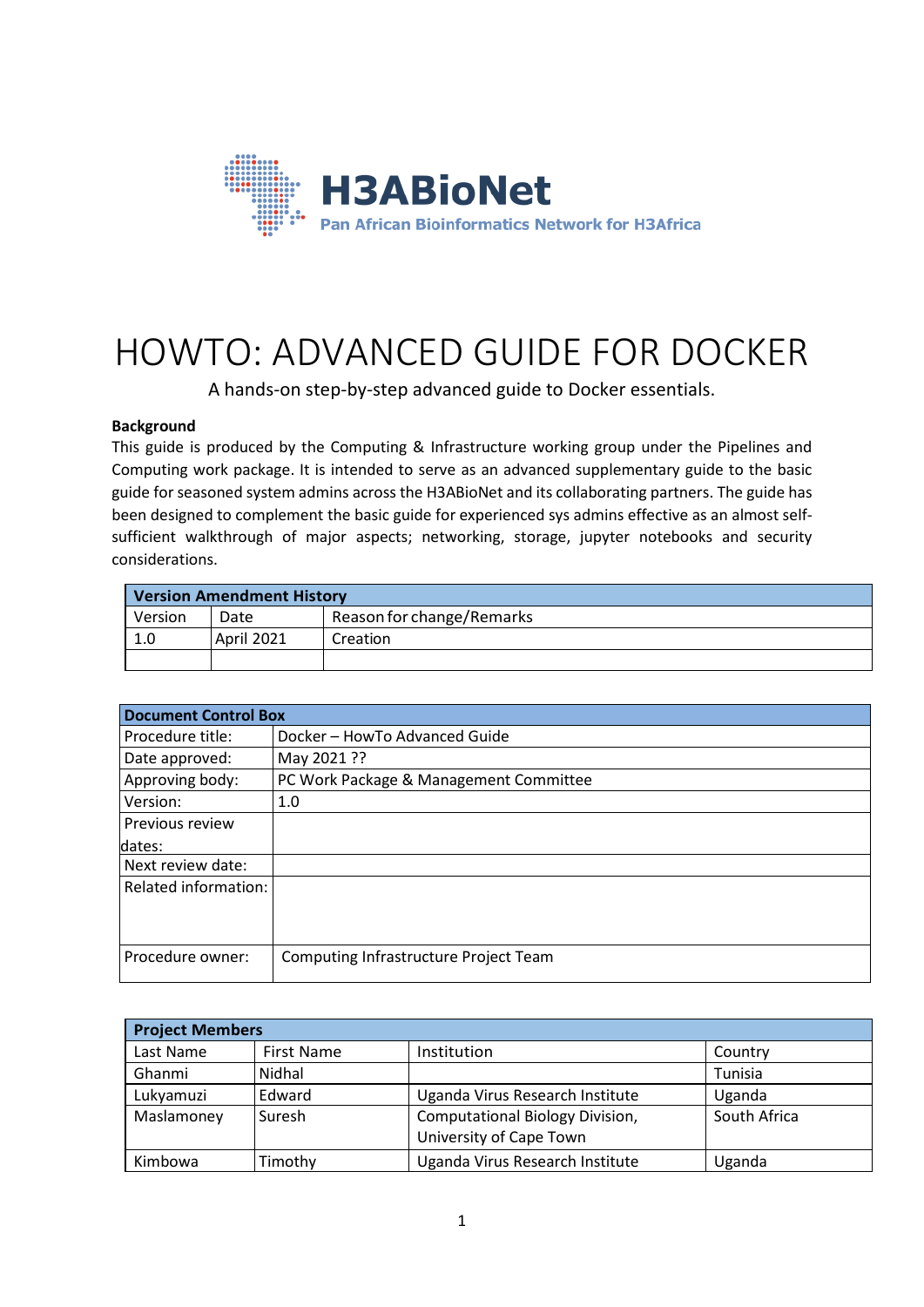# **Table of contents**

| 1.0 Docker Networking                      | 3              |
|--------------------------------------------|----------------|
| 1.1 Using OVS bridge for Docker networking | 3              |
| 1.2 Weave Networking for Docker            | 4              |
| 2.0 Docker Volumes                         | 4              |
| 2.1 Volumes from Docker Image              | 4              |
| 2.2 Volumes from Another Container         | 5              |
| 3.0 Docker security                        | 6              |
| 3.1 Host Configuration                     | 6              |
| 3.1.1 General Configuration                | 6              |
| 3.1.2 Linux Hosts Specific Configuration   | 6              |
| 3.2 Docker Daemon Configuration            | $\overline{7}$ |
| 3.3 Docker Daemon Configuration Files      | 8              |
| <b>3.4 Container Runtime</b>               | 9              |
| 3.5 Container Images and Build file        | 11             |
| <b>3.6 Docker Security Operations</b>      | 12             |
| 3.7 Docker Swarm Configuration             | 13             |
| 4.0 Linking Docker Containers              | 14             |
| 4.1 Docker Link Flag                       | 14             |
| 4.2 Docker Compose                         | 14             |
| 5.0 Swarmkit                               | 15             |
| 5.1 Configure Swarm Cluster                | 15             |
| 6.0 Jupyter notebook on Docker             | 17             |
| 6.1 Numpy                                  | 17             |
| 6.2 Tensorflow                             | 17             |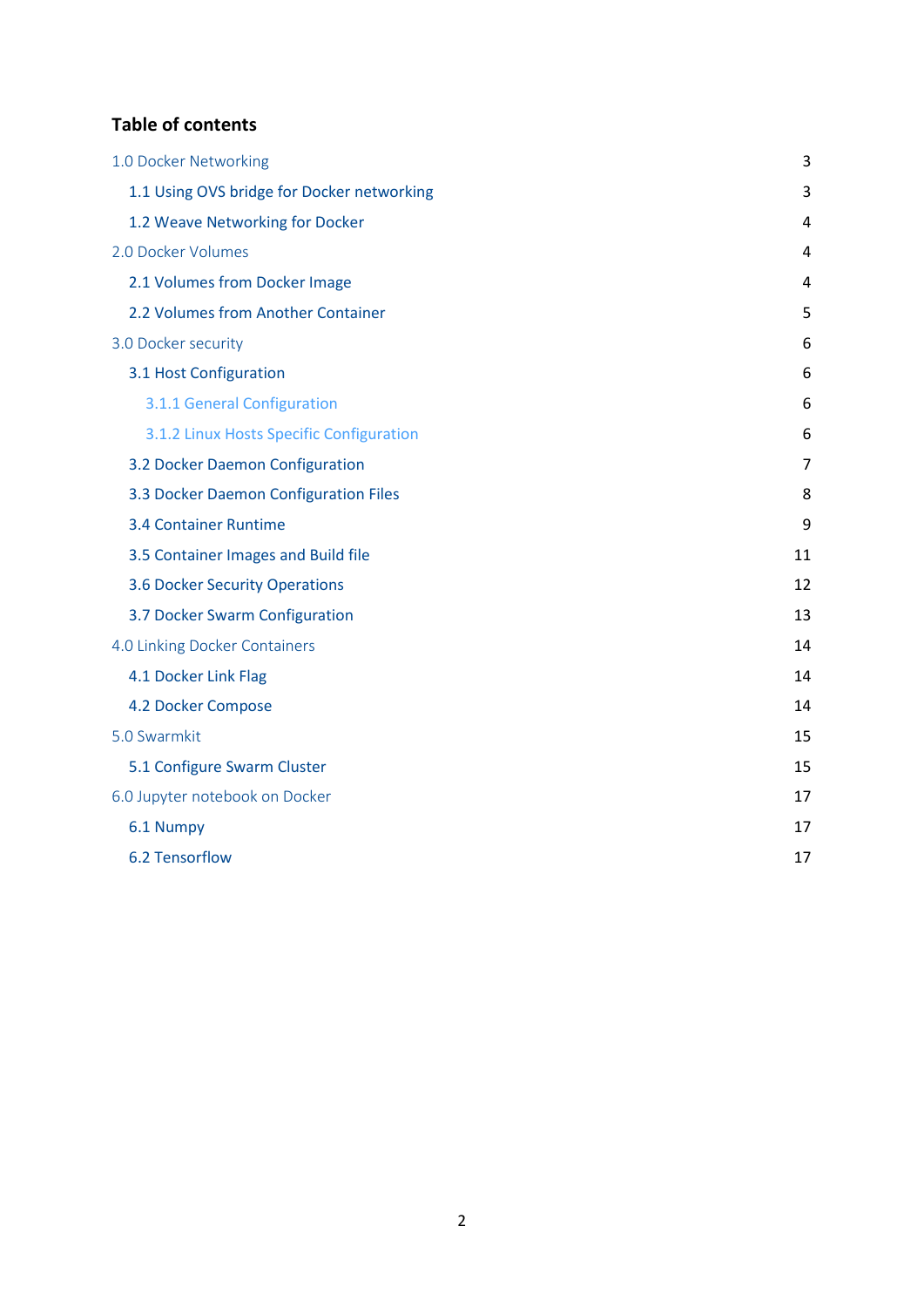# <span id="page-2-0"></span>1.0 Docker Networking

# <span id="page-2-1"></span>1.1 Using OVS bridge for Docker networking

OVS bridges or Open vSwitch bridges are used as an alternative to the native bridges in linux. It supports most features which are in a physical switch while also supporting multiple vLANs on a single bridge. It is widely used in Docker networking because it proves to be useful for multiple host networking and provides more secure communication compared to native bridges. Let us now create, add and configure a new OVS bridge to get docker containers on different networks to connect to each other

# **Install OVS**

*\$ sudo apt-get install openvswitch-switch*

# **Install ovs-docker utility**

*\$ cd /usr/bin \$ wget https://raw.githubusercontent.com/openvswitch/ovs/master/utilities/ovs-docker \$ chmod a+rwx ovs-docker*

# **Create an OVS bridge**

Here we will be adding a new OVS bridge and configuring it, so that we can get the containers connected on the different network.

> *\$ ovs-vsctl add-br ovs-br1 \$ ifconfig ovs-br1 10.0.0.1 netmask 255.0.0.0 up*

# **Add a port from OVS bridge to the Docker Container**

1. Create two ubuntu Docker Containers

*\$ docker run -i -t --name container1 ubuntu /bin/bash \$ docker run -i -t --name container2 ubuntu /bin/bash*

2. Connect the container to OVS bridge

*\$ ovs-docker add-port ovs-br1 eth1 container1 --ipaddress=10.0.0.2/8 \$ ovs-docker add-port ovs-br1 eth1 container2 --ipaddress=10.0.0.3/8*

3. Test the connection between two containers connected via OVS bridge using Ping command

# **Extra configuration**

If the containers are required to be connected to internet then a port is required to be added to the ethernet bridge of host which can be configured as follows. Please add an extra bridge eth1 so that we don't affect the present state of the host.

*\$ ovs-vsctl add-port ovs-br1 eth1*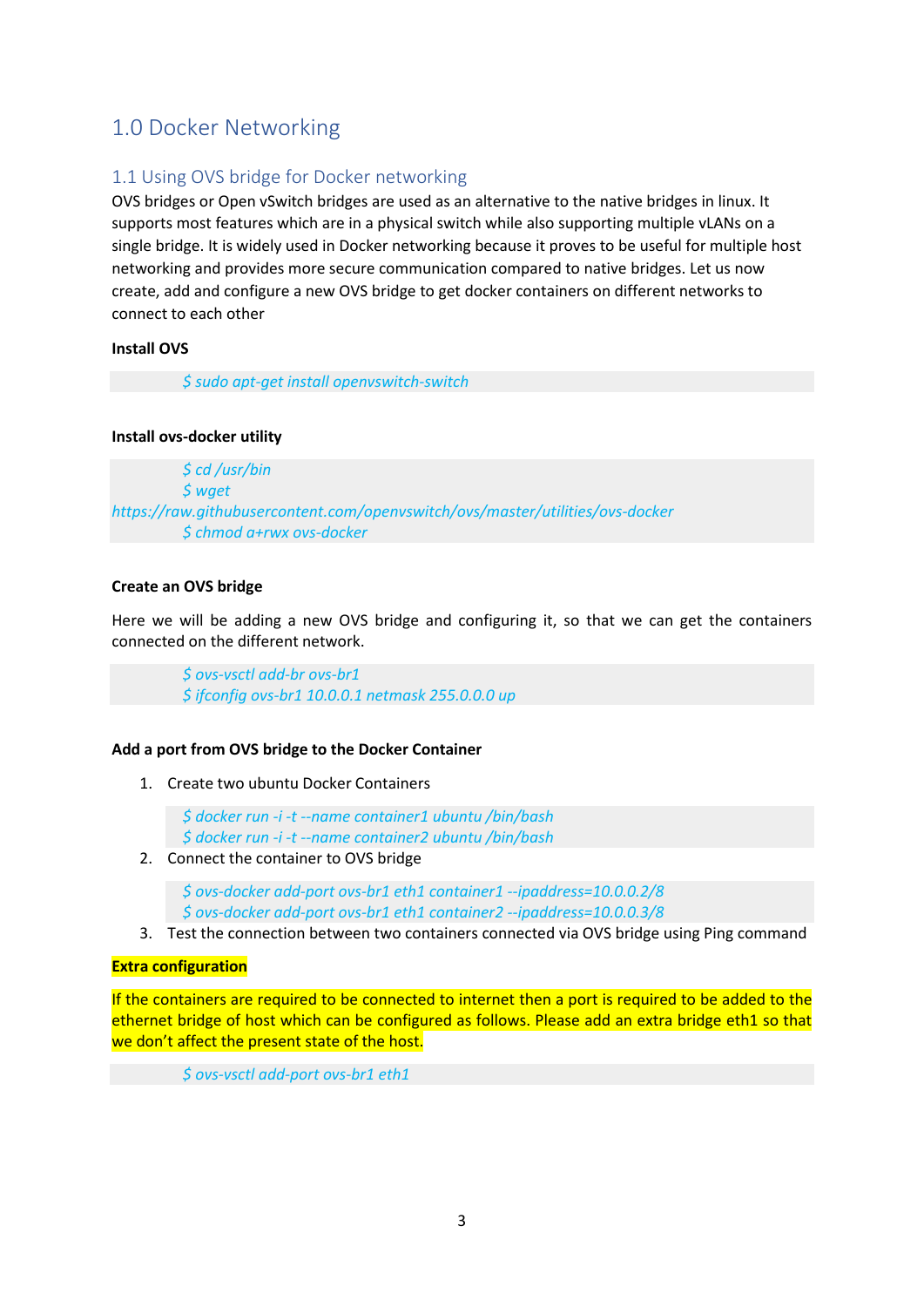# <span id="page-3-0"></span>1.2 Weave Networking for Docker

Weave creates a virtual network that enables users to connect docker containers on different host and enable their auto-discovery

#### **Install Weave**

*\$ sudo wget -O /usr/local/bin/weave \ https://github.com/weaveworks/weave/releases/download/latest\_release/weave \$ sudo chmod a+x /usr/local/bin/weave*

**Launch weave containers:** internally pull weave router container and run it

*\$ weave launch*

**Start two application containers on weave network**

*\$ C=\$(weave run 10.10.1.1/24 -i -t ubuntu) \$ C12=\$(weave run 10.10.1.2/24 -i -t ubuntu)*

*C* and *C12* hold the containerId of the containers created

*weave run* command will internally run *docker run -d* command in order to set the ip address of weave network and start the ubuntu containers. Test the connection between two containers connected via weave network by using the *ping* command

*\$ docker attach \$C \$ ping 10.10.1.2 -c 4*

# <span id="page-3-1"></span>2.0 Docker Volumes

# <span id="page-3-2"></span>2.1 Volumes from Docker Image

#### **Docker Image with Volume specified in Dockerfile**

Let's look at: How to add a file as a volume using Dockerfile format, Create an Image from the Dockerfile and Use the Image to create a container and check if the file exists.

Create a Dockerfile in a directory. Make sure *log1* exists in the same directory. We are going to mount *log1* as */h3abionet1/log* and mount */h3abionet1* as a volume.

> FROM ubuntu:20.04 ADD log1 /h3abionet1/log VOLUME /h3abionet1 CMD /bin/sh

Build the image test/volume-by-dockerfile

*docker build -t test/volume-by-dockerfile .*

Create a container from the image *test/volume-by-dockerfile*

*docker run -it test/volume-by-dockerfile*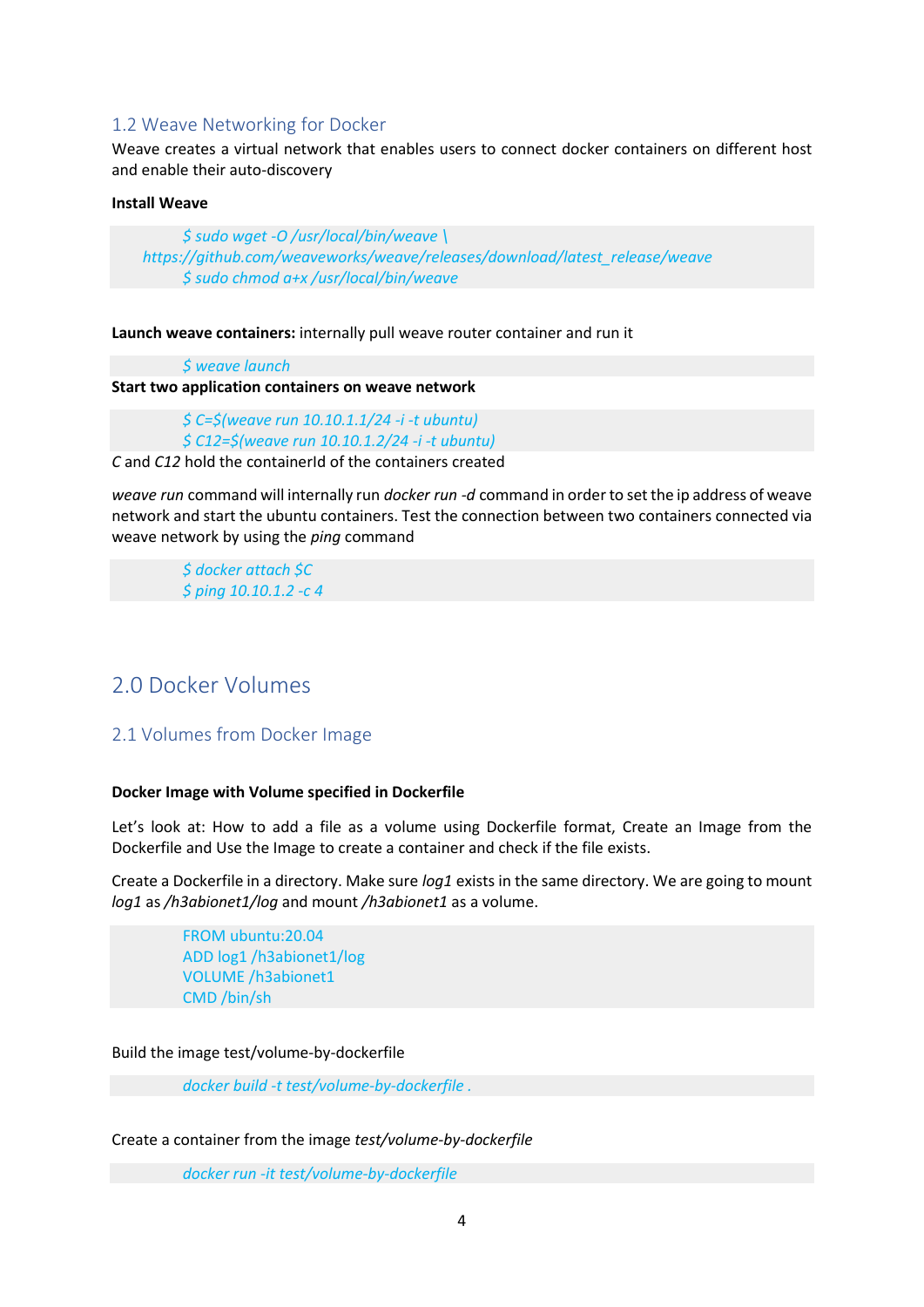Check if the volume */h3abionet1* is mounted using ls command

*# ls* bin boot dev etc home lib .. sbin srv sys tmp h3abionet1 usr var *# ls /h3abionet1*

log

#### **Docker Container with volume from Command Line and Image**

Let's use command line to mount a host directory into a container created from an image

Create a local directory *h3abionet2* and two files *log1* and *log2* in that directory.

*\$ sudo mkdir -p /h3abionet2* [sudo] password for ubuntu: *\$ sudo touch /h3abionet2/log1 \$ sudo touch /h3abionet2/log2*

Create a container with a volume *h3abionet2* from the image: *test/volume-by-dockerfile* by specifying the directory to be mounted on the command line with a flag *-v*.

*\$ docker run -it -v /h3abionet2:/h3abionet2 test/volume-by-dockerfile*

Check that the directory *h3abionet2* got mounted in the docker container. Run *ls* in the container shell.

*# ls* bin boot dev etc home lib sys tmp h3abionet1 h3abionet2 usr var *# ls h3abionet2* log1 log2

As you can see above both *h3abionet1* and *h3abionet2* got mounted as volumes.

#### **Container with ReadOnly Volume**

Specify *the :ro* as shown below to make the volume readonly.

*\$ docker run -it -v /h3abionet2:/h3abionet2:ro test/volume-by-dockerfile*

Try creating a new file in that volume from the bash shell of the container.

*# touch /h3abionet2/log3* touch: cannot touch '/h3abionet2/log3': Read-only file system

# <span id="page-4-0"></span>2.2 Volumes from Another Container

Volumes from a container can be bound to another container *using --volumes-from <containername>* flag. Make sure there is host directory with contents */h3abionet1/log*

*\$ ls /h3abionet1*

log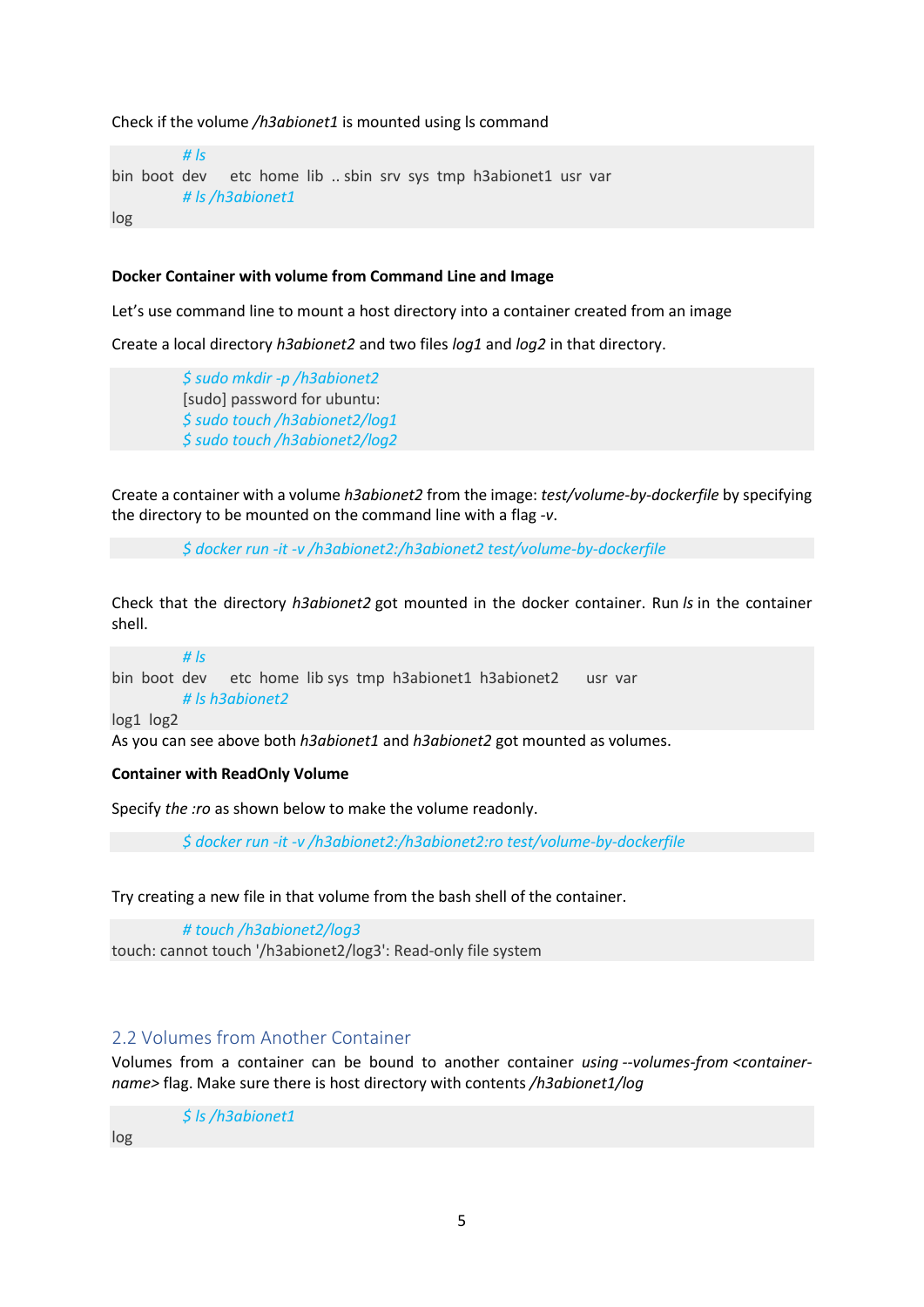#### **Create a Container with a Volume:** Create a container with name *h3abionet01* from image *ubuntu*

*\$ docker run -it --name h3abionet01 -v /h3abionet1:/h3abionet1 ubuntu* root@############:/# *ls h3abionet1*

log

**Create Second Container with shared volumes**: Create a second container *h3abionet02* with volumes from *h3abionet01*

*\$ docker run -it --name h3abionet02 --volumes-from h3abionet01 ubuntu*

#### Check that the *h3abionet1* volume is bound as expected

root@b28ca7033e9d:/# *ls* bin boot dev etc home .. h3abionet1 usr var root@b28ca7033e9d:/# *ls h3abionet1* log

# <span id="page-5-0"></span>3.0 Docker security

#### **Docker Security CIS Benchmark**

The section is based on the Centre for Internet Security (CIS) benchmark, [CIS DOCKER BENCHMARK](https://benchmarks.cisecurity.org/downloads/show-single/?file=docker16.100)  [V1.2.0.](https://benchmarks.cisecurity.org/downloads/show-single/?file=docker16.100) Here, we will be covering all the important guidelines to run docker containers in secured environment.

# <span id="page-5-1"></span>3.1 Host Configuration

This section covers security recommendations that you should follow to prepare the host machine that you plan to use for executing containerized workloads. Securing the Docker host and following your infrastructure security best practices would build a solid and secure foundation for executing containerized workloads.

# <span id="page-5-2"></span>3.1.1 General Configuration

This section contains general host recommendations for systems running Docker

- Harden container host
- Keep docker version up to date

By staying up to date on Docker updates, vulnerabilities in the Docker software can be mitigated. An attacker may exploit known vulnerabilities when attempting to attain access or elevate privileges. Not installing regular Docker updates may leave you with running vulnerable Docker software. It might lead to elevation privileges, unauthorized access or other security breaches.

# *\$ docker version*

# <span id="page-5-3"></span>3.1.2 Linux Hosts Specific Configuration

This section contains recommendations that securing Linux Hosts running Docker Containers

- Create separate partition for containers
- Only allow trusted users to control Docker daemon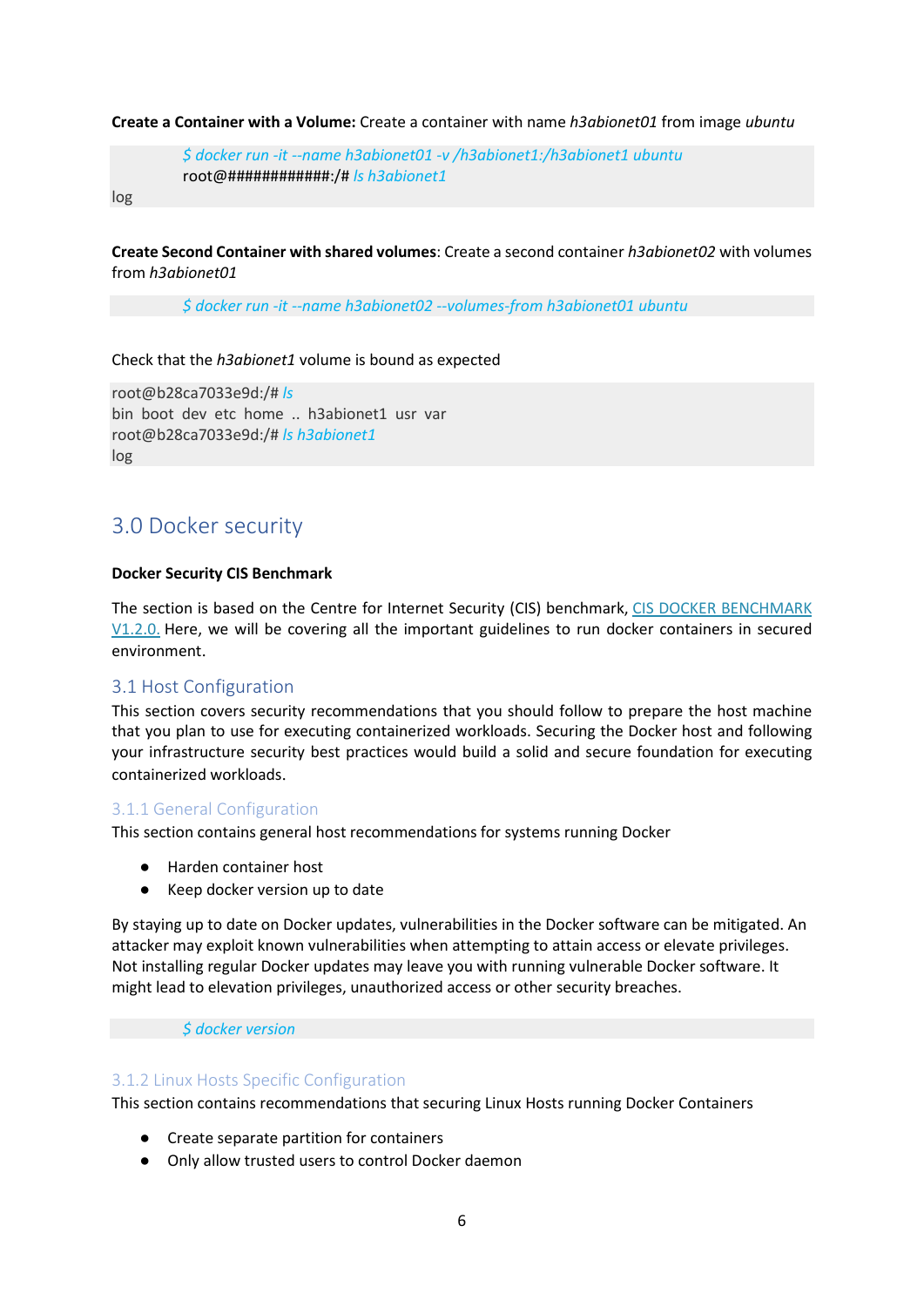The Docker daemon currently requires 'root' privileges. A user added to the 'docker' group gives him full 'root' access rights. Hence, only verified users should be added to docker group.

*\$ useradd test \$ usermod -G docker test \$ docker ps*

# ● Audit Docker daemon

Apart from auditing your regular Linux file system and system calls, audit Docker daemon as well. Docker daemon runs with 'root' privileges. It is thus necessary to audit its activities and usage

*\$ apt-get install auditd*

Add the audit rules for docker service and audit the docker service

*\$ nano /etc/audit/audit.rules -w /usr/bin/docker -k docker*

*\$ service auditd restart*

*\$ ausearch -k docker*

● Audit Docker files and directories

# <span id="page-6-0"></span>3.2 Docker Daemon Configuration

This section lists the recommendations that alter and secure the behaviour of the Docker daemon. The settings that are under this section affect ALL container instances. Note: Docker daemon options can also be controlled using files such as */etc/sysconfig/docker*, */etc/default/docker*, the *systemd* unit file or */etc/docker/daemon.json.* Also, note that Docker in daemon mode can be identified as */usr/bin/dockerd*, or having *-d* or daemon as the argument to docker service.

Restricted network traffic between containers on the default bridge

By default, unrestricted network traffic is enabled between all containers on the same host. Thus, each container has the potential of reading all packets across the container network on the same host. This might lead to unintended and unwanted disclosure of information to other containers. Hence, restrict the inter container communication by setting the *icc* flag to false

*\$ service docker stop*

# *\$ docker -d --icc=false &*

- Set logging level to 'info'.
- Allow Docker to make changes to iptables
- Do not use insecure registries
- Do not use aufs storage driver
- Configure TLS authentication for Docker daemon
- Appropriately configure e the default ulimit
- Enable user namespace support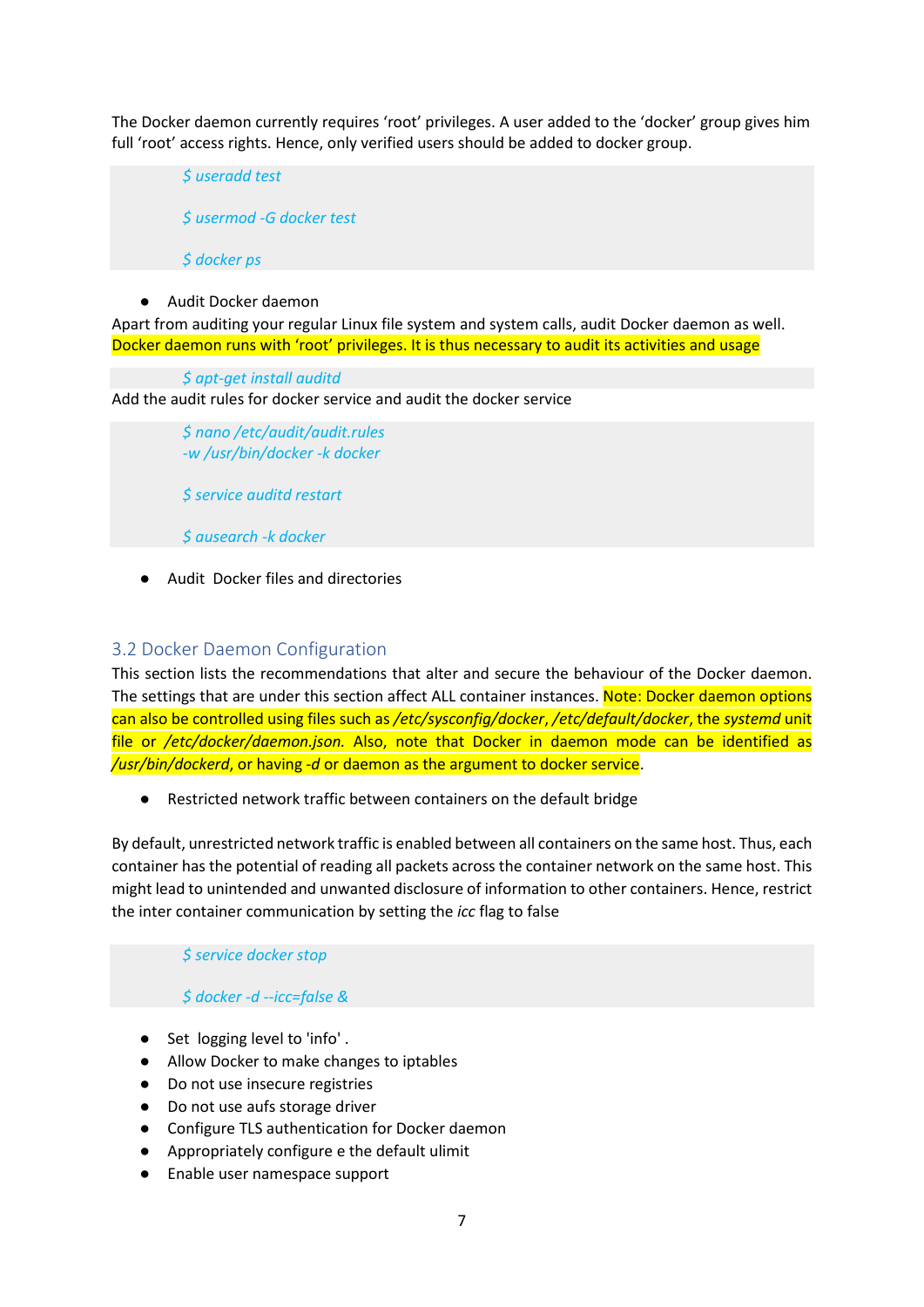- Confirm default cgroup usage
- Do not change base device size until needed
- Enable authorization for Docker client commands
- Configure centralized and remote logging
- Enable live restore
- Disable Userland Proxy
- Appropriately apply daemon-wide custom seccomp profile
- Do not implement experimental features in production
- Restrict containers from acquiring new privileges

# <span id="page-7-0"></span>3.3 Docker Daemon Configuration Files

This section covers Docker related files and directory permissions and ownership. Keeping the files and directories, that may contain sensitive parameters, secure is important for correct and secure functioning of Docker daemon.

- Verify that the docker.service file ownership is set to root:root
- Verify that docker.service file permissions are appropriately set
- Verify that docker.socket file ownership is set to root:root

If you are using Docker on a machine that uses systemd to manage services, then verify that the 'docker.service' file ownership and group-ownership is correctly set to 'root'. So that when the account is switched to another user (say, test) he is not able to access the docker daemon as he is not authorized to do so by root account.

> *\$ stat -c %U:%G /usr/lib/docker | grep -v root:root \$ stat -c %U:%G /usr/lib/docker | grep root:root*

If the permission is not set to root:root then it can be changed by using the following command

> *\$ chown root:root /usr/lib/systemd/system/docker.service \$ su test \$ docker ps*

Cannot connect to the Docker daemon. Is the docker daemon running on this host? *test@ubuntu:/etc/init.d\$*

● Verify that docker.socket file permissions are set to 644 or more restrictive 660 If you are using Docker on a machine that uses systemd to manage services, then verify that the 'docker.service' file permissions are correctly set to '644' or more restrictive.

As it can be seen below if we allocate 666 as the permission then the "test" user will be also be available to access the Docker daemon

> *\$ ls -l /var/run/docker.sock \$ chmod 666 /var/run/docker.sock*

*\$ su test* test@ubuntu:/etc/init.d\$ *docker ps*

As soon as we change the permission to 660 we will be able to see that the "test" user is not able to access the docker daemon

*\$ chmod 660 /var/run/docker.sock*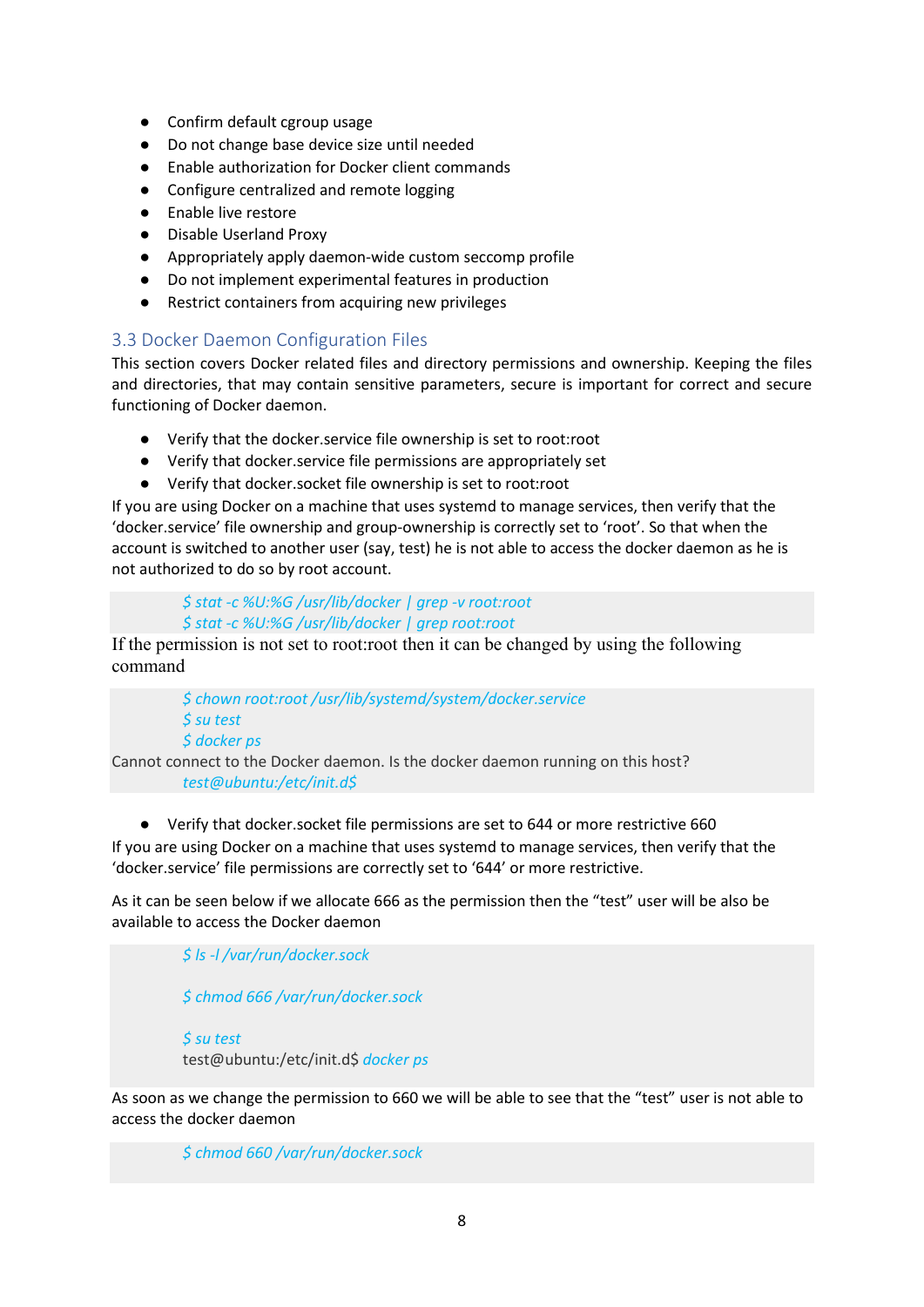# *\$ su test*

test@ubuntu:/etc/init.d\$ *docker ps*

Cannot connect to the Docker daemon. Is the docker daemon running on this host?

- Set /etc/docker directory ownership to root:root
- Set */etc/docker* directory permissions to 755 or more restrictively
- Verify that registry certificate file ownership is set to root:root
- Ensure that registry certificate file permissions are set to 444 or more restrictively
- Ensure that TLS CA certificate file ownership is set to root:root
- Ensure that TLS CA certificate file permissions are set to 444 or more restrictively
- Verify that Docker server certificate file ownership is set to root:root
- Ensure that the Docker server certificate file permissions are set to 444 or more restrictively
- Ensure that the Docker server certificate key file ownership is set to root:root
- Ensure that the Docker server certificate key file permissions are set to 400
- Verify that the Docker socket file ownership is set to root:docker (
- Ensure that the Docker socket file permissions are set to 660 or more restrictively
- Ensure that the *daemon.json* file ownership is set to root:root
- Ensure that *daemon.json* file permissions are set to 644 or more restrictive
- Ensure that the */etc/default/docker* file ownership is set to root:root
- Ensure that the */etc/sysconfig/docker* file ownership is set to root:root
- Ensure that the */etc/sysconfig/docker* file permissions are set to 644 or more restrictively
- Ensure that the */etc/default/docker* file permissions are set to 644 or more restrictively

# <span id="page-8-0"></span>3.4 Container Runtime

There are many security implications associated with the ways that containers are started. Some runtime parameters can be supplied that have security consequences that could compromise the host and the containers running on it. It is therefore very important to verify the way in which containers are started, and which parameters are associated with them. Container runtime configuration should be reviewed in line with organizational security policy. Various recommendations to assess the container runtime are as below:

- Ensure that, if applicable, an AppArmor Profile is enabled
- Ensure that, if applicable, SELinux security options are set
- Ensure that Linux kernel capabilities are restricted within containers
- Ensure that privileged containers are not used

Docker supports the addition and removal of capabilities, allowing use of a non-default profile. This may make Docker more secure through capability removal, or less secure through the addition of capabilities. It is thus recommended to remove all capabilities except those explicitly required for your container process.

As seen below when we run the container without the privileged mode, we are unable to change the Kernel parameters but when we run the container in privileged mode using the -privileged flag it is able to change the Kernel Parameters easily, which can cause security vulnerability.

> *\$ docker run -it centos /bin/bash* [root@########/]# sysctl -w net.ipv4.ip\_forward=0 sysctl: setting key "net.ipv4.ip\_forward": Read-only file system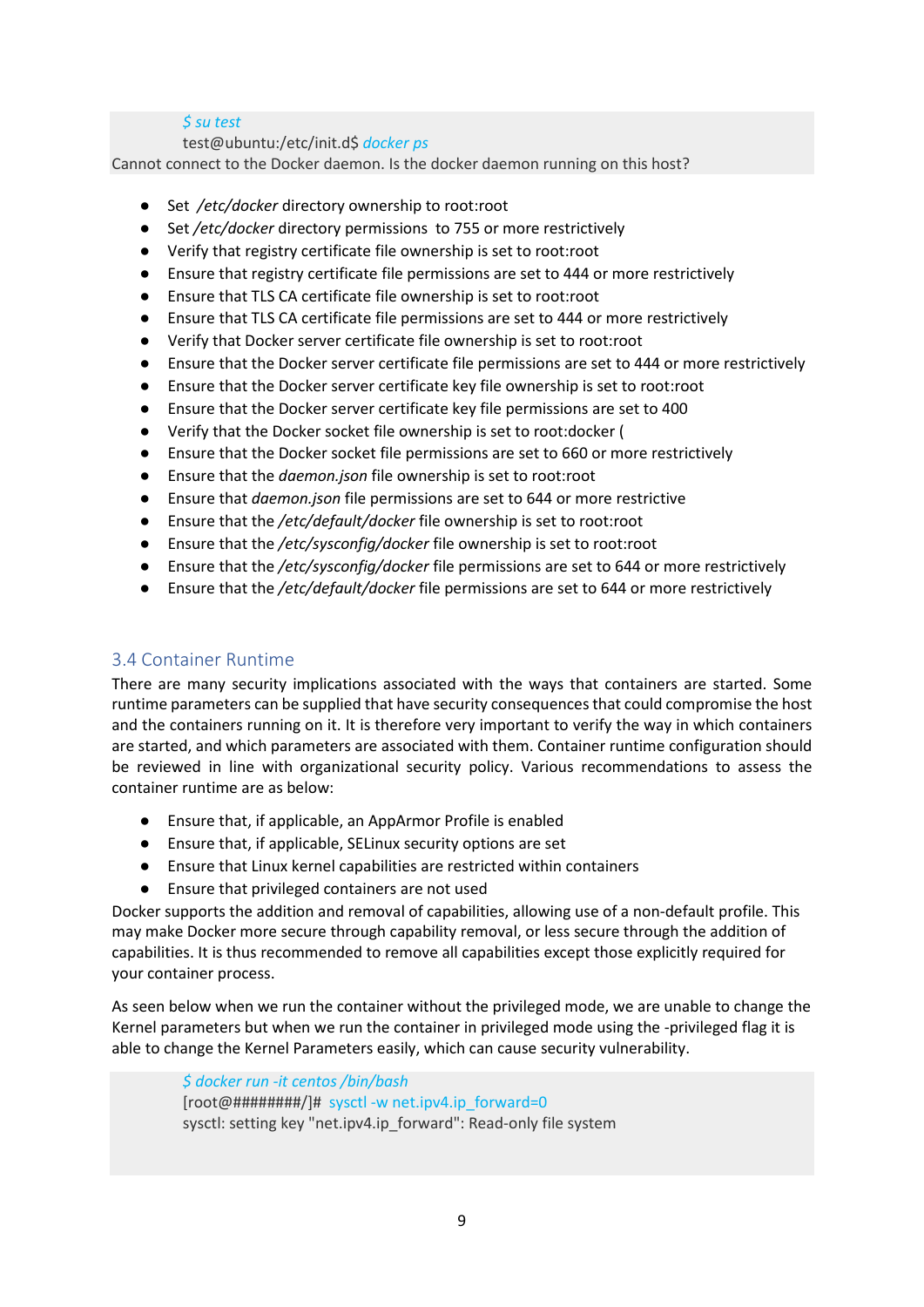*\$ docker run --privileged -it centos /bin/bash* [root@######## /]# *sysctl -a | wc -l*

[root@######## /]# *sysctl -w net.ipv4.ip\_forward=0* net.ipv4.ip\_forward =  $0$ 

So, while auditing it should be made sure that all the containers should not have the privileged mode set to true.

*\$ docker ps -q | xargs docker inspect --format '{{ .Id }}: Privileged={{ .HostConfig.Privileged }}'*

● Ensure sensitive host system directories are not mounted on containers

If sensitive directories are mounted in read-write mode, it would be possible to make changes to files within those sensitive directories. The changes might bring down security implications or unwarranted changes that could put the Docker host in compromised state.

If /run/systemd, sensitive directory is mounted in the container then we can shut down the host from the container itself.

> *\$ docker run -ti -v /run/systemd:/run/systemd centos /bin/bash* [root@1aca7fe47882 /]# *systemctl status docker*

[root@1aca7fe47882 /]# *shutdown*

It can be audited by using the command below which returns the list of current mapped directories and whether they are mounted in read-write mode for each container instance;

*\$ docker ps -q | xargs docker inspect --format '{{ .Id }}: Volumes={{ .Volumes }} VolumesRW={{ .VolumesRW }}*

- Ensure sshd is not run within containers
- Ensure privileged ports are not mapped within containers
- Ensure that only needed ports are open on the container
- Ensure that the host's network namespace is not shared
- Ensure that the memory usage for containers is limited
- Ensure that CPU priority is set appropriately on containers
- Ensure that the container's root filesystem is mounted as read only
- Ensure that incoming container traffic is bound to a specific host interface

If you have multiple network interfaces on your host machine, the container can accept connections on the exposed ports on any network interface. This might not be desired and may not be secured. Many a times a particular interface is exposed externally and services such as intrusion detection, intrusion prevention, firewall, load balancing, etc. are run on those interfaces to screen incoming public traffic. Hence, you should not accept incoming connections on any interface. You should only allow incoming connections from a particular external interface.

As shown below the machine has two network interfaces and by default if we run a nginx container it will get binded to localhost (0.0.0.0) that means this container will be accessible from both the IP address which can result in intrusion attack if any of them are not monitored.

> *\$ ifconfig \$ docker run -d -p 4915:80 nginx*

*\$ docker port <CONTAINER ID>*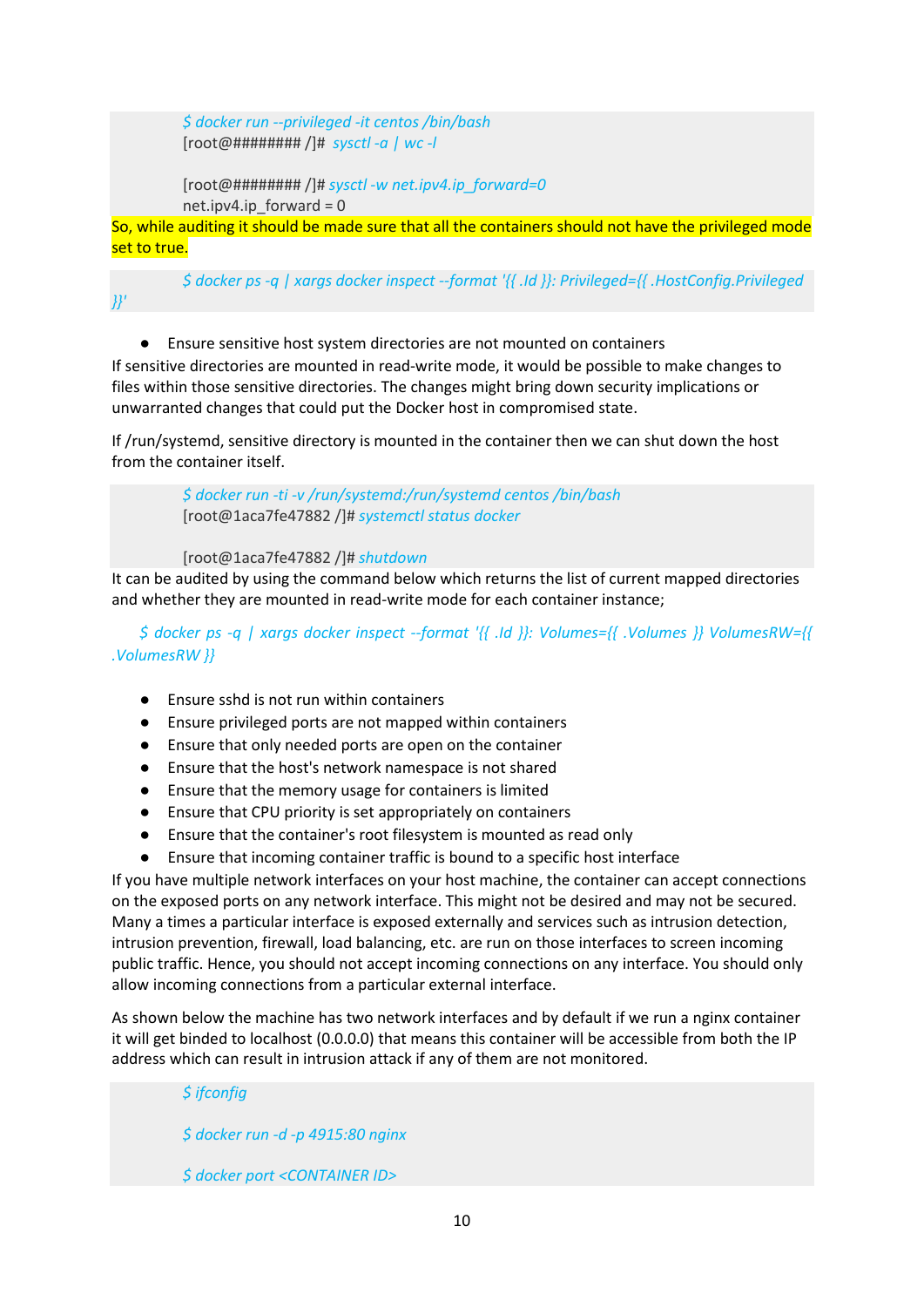80/tcp -> 0.0.0.0:4915

In order to restrict this we should bind container to one of the host interface IP address using the ' p" flag

*\$ docker run -d -p <Host IP>:4915:80 nginx*

*\$ docker port <CONTAINER ID>* 80/tcp -> <Host IP>:4915

- Ensure that the 'on-failure' container restart policy is set to '5'
- Ensure that the host's process namespace is not shared

PID namespace provides separation of processes. The PID Namespace removes the view of the system processes, and allows process ids to be reused including PID 1. If the host's PID namespace is shared with the container, it would basically allow processes within the container to see all the processes on the host system. This breaks the benefit of process level isolation between the host and the containers. Someone having access to the container can eventually know all the processes running on the host system and can even kill the host system processes from within the container. This can be catastrophic. Hence, do not share the host's process namespace with the containers.

In this section we can see that if the container gets the pid of the host then it can access all the system level process of the host and can kill them as well causing potential threat. So, thus while auditing it should be checked that PID Mode should not be set to host for all the containers.

> *\$ docker run -it --pid=host ubuntu /bin/bash \$ ps -ef*

*\$ docker ps -q | xargs docker inspect --format '{{ .Id }}: PidMode={{ .HostConfig.PidMode }}'* <CONTAINER ID>: PidMode=host

- Ensure that the host's IPC namespace is not shared
- Ensure that host devices are not directly exposed to containers
- Ensure that the default ulimit is overwritten at runtime if needed
- Ensure mount propagation mode is not set to shared
- Ensure that the host's UTS namespace is not shared
- Ensure the default seccomp profile is not Disabled
- Ensure that docker exec commands are not used with the privileged option
- Ensure that docker exec commands are not used with the user=root option
- Ensure that cgroup usage is confirmed
- Ensure that the container is restricted from acquiring additional privileges
- Ensure that container health is checked at runtime
- Ensure that Docker commands always make use of the latest version of their image
- Ensure that the PIDs cgroup limit is used
- Ensure that Docker's default bridge "docker0" is not used
- Ensure that the host's user namespaces are not shared
- Ensure that the Docker socket is not mounted inside any containers

# <span id="page-10-0"></span>3.5 Container Images and Build file

Container base images and build files govern the fundamentals of how a container instance from a particular image would behave. Ensuring that you are using proper base images and appropriate build files can be very important for building your containerized infrastructure. Below are some of the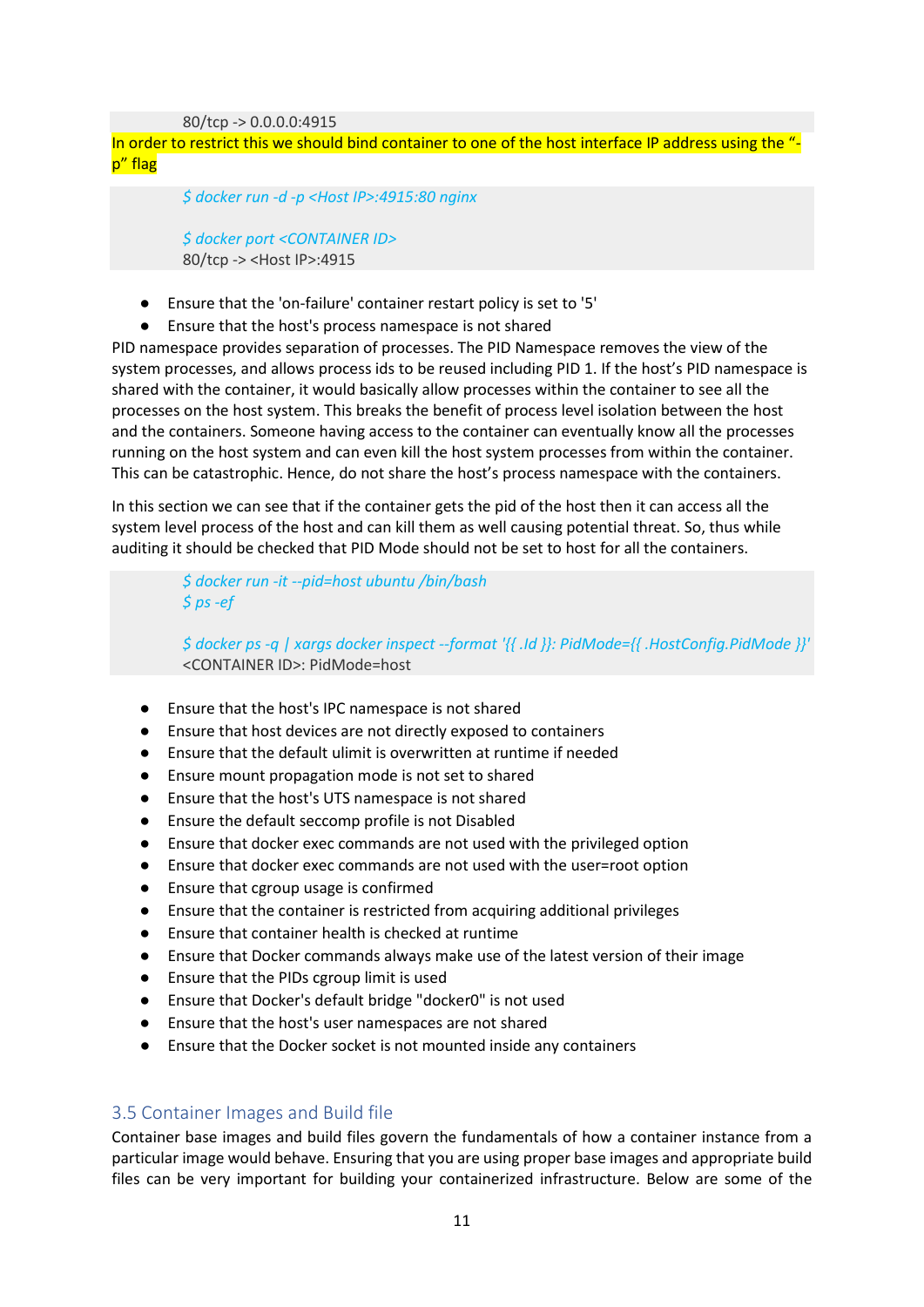recommendations that you should follow for container base images and build files to ensure that your containerized infrastructure is secure.

Ensure that a user for the container has been created

It is thus highly recommended to ensure that there is a non-root user created for the container and the container is run using that user.

By default, Centos docker image has user field as blank that means by default container will get root user during runtime which should be avoided.

#### *\$ docker inspect centos*

While building the docker image we can provide the "test" user the less-privileged user in the Dockerfile as shown below

> *\$ cd \$ mkdir test-container \$ cd test-container/ \$ cat Dockerfile* FROM centos:latest RUN useradd test USER test

root@ubuntu:~/test-container# *docker build -t h3abionet .*

# *\$ docker images | grep h3abionet*

When we start the docker container we can see that it gets "test" user and docker inspect command also shows the default user as "test"

> *\$ docker run -it h3abionet /bin/bash* [test@######### /]\$ *whoami* test

*\$ docker inspect h3abionet*

- Ensure that containers use only trusted base images
- Ensure that unnecessary packages are not installed in the container
- Ensure images are scanned and rebuilt to include security patches
- Ensure Content trust for Docker is Enabled
- Ensure that HEALTHCHECK instructions have been added to container images
- Ensure update instructions are not use alone in the Dockerfile
- Ensure setuid and setgid permissions are removed
- Ensure that COPY is used instead of ADD in Dockerfiles
- Ensure secrets are not stored in Dockerfiles
- Ensure only verified packages are are installed

# <span id="page-11-0"></span>3.6 Docker Security Operations

This section covers some of the operational security aspects for Docker deployments. These are best practices that should be followed. Most of the recommendations here are just reminders that organizations should extend their current security best practices and policies to include containers.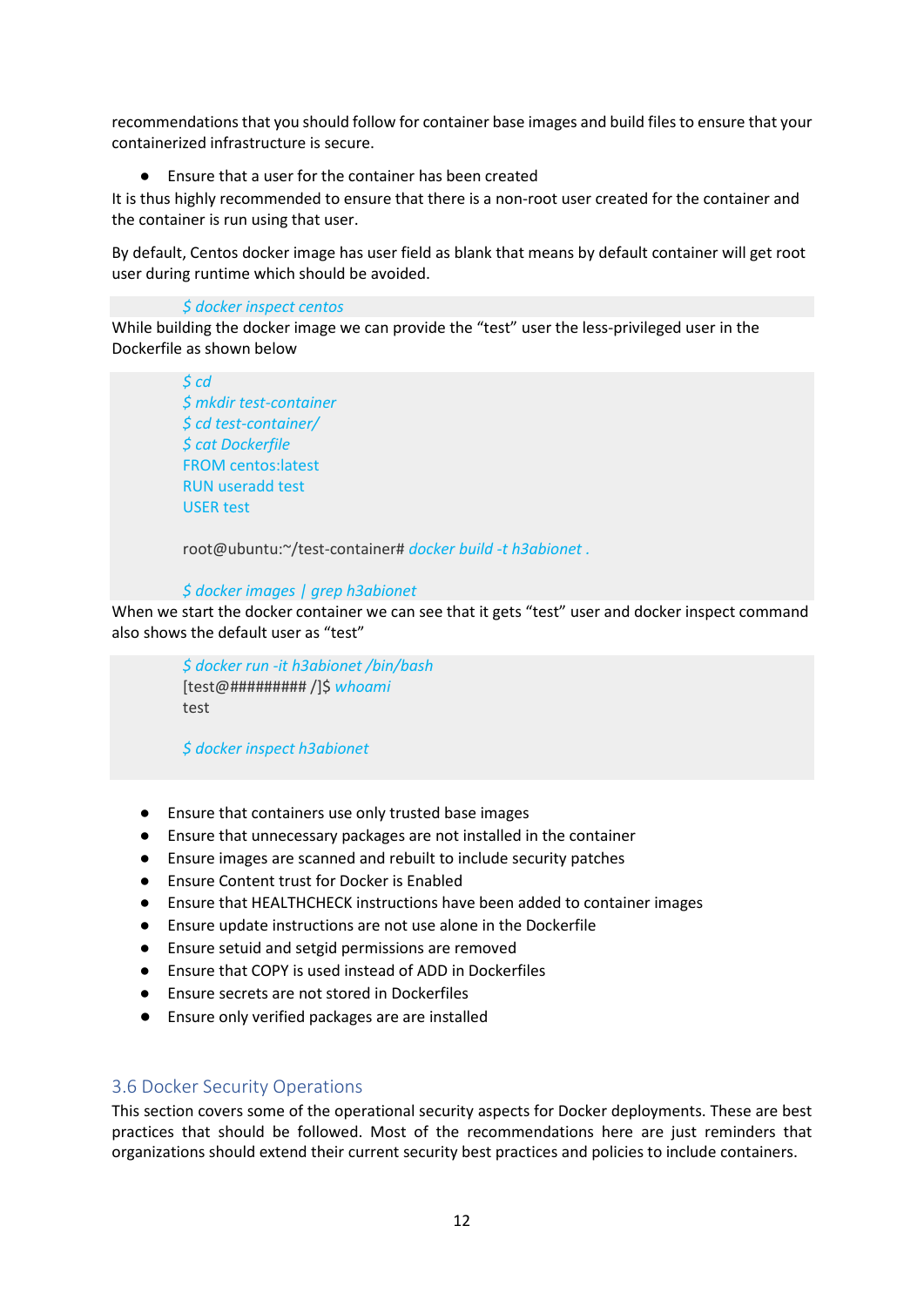# ● Avoid Container Sprawl

The flexibility of containers makes it easy to run multiple instances of applications and indirectly leads to Docker images that exist at varying security patch levels. It also means that you are consuming host resources that otherwise could have been used for running 'useful' containers. Having more than just the manageable number of containers on a host makes the situation vulnerable to mishandling, misconfiguration and fragmentation. Thus, avoid container sprawl and keep the number of containers on a host to a manageable total.

# *\$ docker info*

Few containers can be seen in the docker info command but there are no running containers, the rest containers can be listed using *docker ps* which are not in running state but occupying space on the host and can cause container sprawl.

# *\$ docker ps -a*

It is always advisable to run the docker container with "rm" option so that when you exit the container it gets removed from the host as well

# *\$ docker run --rm=true -it h3abionet*

# *\$ docker ps -a*

In order to remove all the non-running containers from the host following command can be used

*\$ docker rm `docker ps --no-trunc -aq`*

● Avoid image sprawl

# <span id="page-12-0"></span>3.7 Docker Swarm Configuration

This section lists the recommendations that alter and secure the behaviour of the Docker Swarm. If you are not using Docker Swarm, then the recommendations in this section do not apply

- Ensure swarm mode is not Enabled, if not needed
- Ensure that the minimum number of manager nodes have been created in a swarm
- Ensure that swarm services are bound to a specific host interface
- Ensure that all Docker swarm overlay networks are encrypted
- Ensure that Docker's secret management commands are used for managing secrets in a swarm cluster
- Ensure that swarm manager is run in auto-lock mode
- Ensure that the swarm manager auto-lock key is rotated periodically
- Ensure that node certificates are rotated as appropriate
- Ensure that CA certificates are rotated as appropriate
- Ensure that management plane traffic is separated from data plane traffic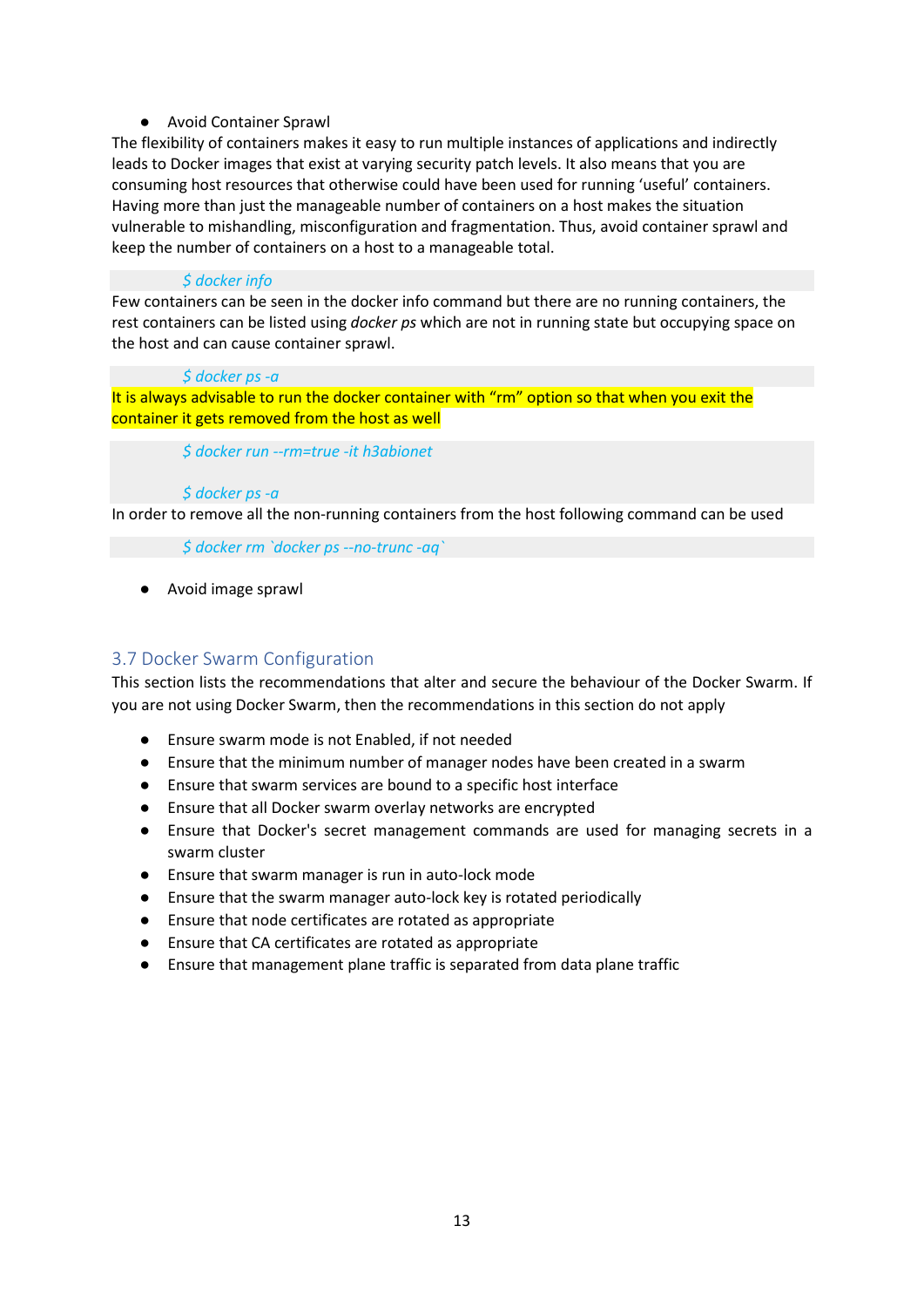# <span id="page-13-0"></span>4.0 Linking Docker Containers

# <span id="page-13-1"></span>4.1 Docker Link Flag

In order to connect together multiple docker containers or services running inside docker container, '--link' flag can be used in order to securely connect and provide a channel to transfer information from one container to another. Let's use a simple application of using a Wordpress container linked to MySQL container.

#### **Pull the latest MySql container**

*\$ docker pull mysql:latest*

# **Run MySql Container in detach mode**

*\$ docker run --name mysql-container -e MYSQL\_ROOT\_PASSWORD=wordpress -d mysql*

89c8554d736862ad5dbb8de5a16e338069ba46f3d7bbda9b8bf491813c842532

Let's run this database container with name "*mysql-container*" and set root password for MySQL container.

#### **Pull Wordpress docker container**

In the new terminal, pull the official wordpress container

*\$ docker pull wordpress:latest*

#### **Run the wordpress container linking it to MySQL Container**

*\$ docker run -e WORDPRESS\_DB\_PASSWORD=password --name wordpress-container --link mysql-container:mysql -p 8080:80 -d wordpress*

As, we have linked both the containers; now wordpress container is accessible from browser using the address [http://localhost:8080](http://localhost:8080/) and setup of wordpress can be done easily.

# <span id="page-13-2"></span>4.2 Docker Compose

Let's run the same previous application of wordpress and MySQL linking in this tutorial but with Docker compose wh ich is a tool use to define and run complex linked applications with docker. With docker compose we can define the entire multi-container application in single file and then the application can be spinned up using one command.

#### **Create a new project folder**

*\$ mkdir dockercompose \$ cd dockercompose*

# **Create Docker compose file**

Create *docker-compose.yml* with preferred editor having the following contents

```
web:
   image: wordpress
   links:
   - mysql
   environment:
   - WORDPRESS_DB_PASSWORD=sample
   ports:
```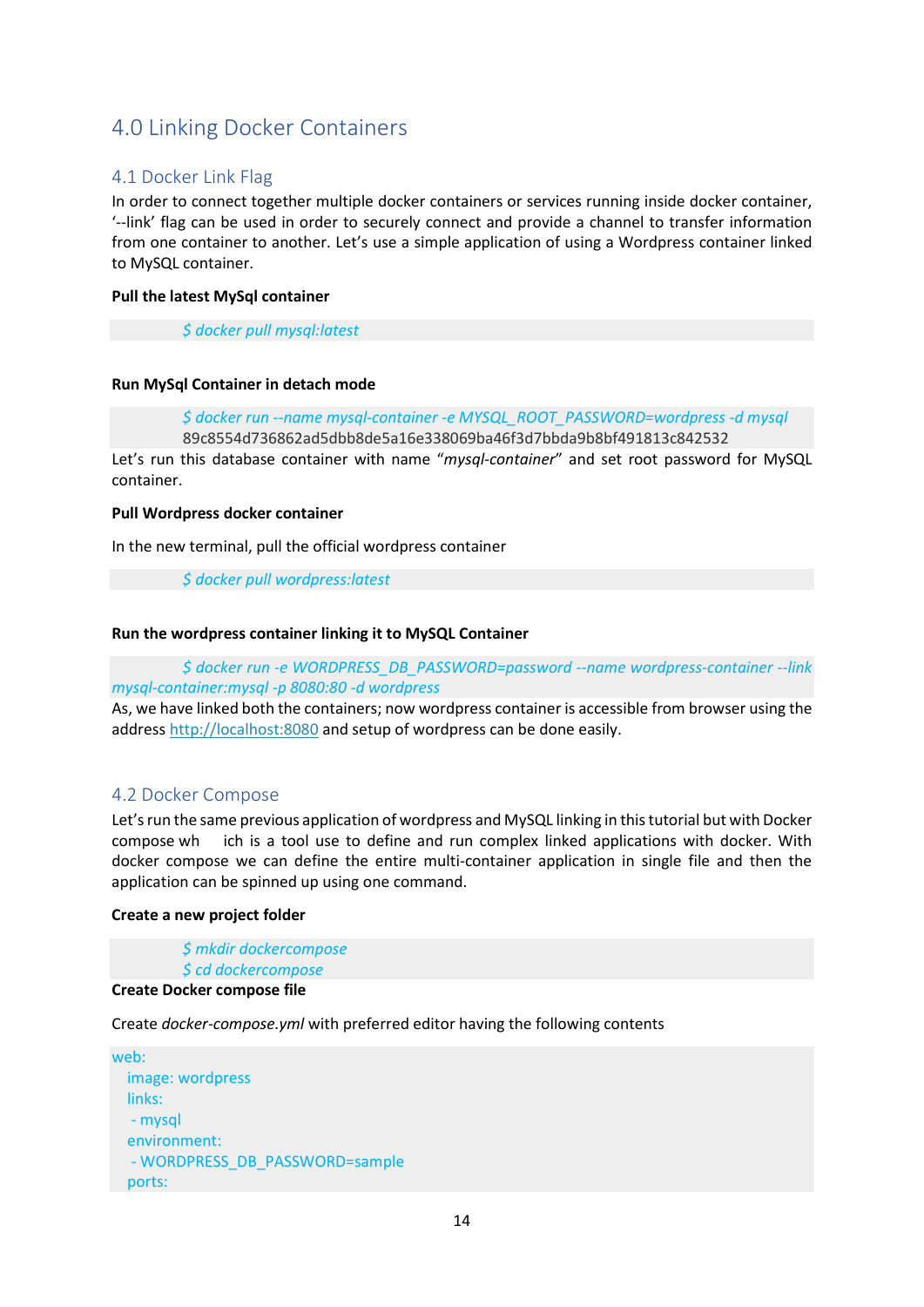- "127.0.0.3:8080:80" mysql: image: mysql:latest environment: - MYSQL\_ROOT\_PASSWORD=sample - MYSQL\_DATABASE=wordpress

**Get the linked containers up**

*\$ docker-compose up* Creating dockercompose\_mysql... Creating dockercompose\_web... Attaching to dockercompose\_mysql, dockercompose\_web mysql | Initializing database ..............

Visit the IP address [http://127.0.0.3:8080](http://127.0.0.3:8080/) to see the setup page of the newly created linked wordpress container.

# <span id="page-14-0"></span>5.0 Swarmkit

First let's look at the overall architecture of Swarmkit, a distributed resource manager. This can be bundled to run Docker tasks or other types of Tasks.

Main Components of Swarmkit

Swarmkit is composed of two types of Nodes:

- 1. Managers: Responsible for assigning tasks to workers
- 2. Workers: Place where actual tasks run

# <span id="page-14-1"></span>5.1 Configure Swarm Cluster

# **Configure Docker Swarm to create Docker Cluster with multiple Docker nodes.**

There are 2 roles on Swarm Cluster: Manager and Worker nodes. Here, we configure Swarm Cluster with 3 Docker nodes illustrated as follows.

```
--------+---------------------------+----------------------+---------
 | | |
   eth0 |10.0.0.51 eth0|10.0.0.52 eth0|10.0.0.53
+-------+-----------+ +-----------+----------+ +-------+---------+
   [node01] [node02] [node03] 
    Manager Worker Worker 
+-------------------+ +----------------------+ +-----------------+
```
- 1) Install and run Docker service on all nodes
- 2) Configure Swarm Cluster on Manager Node

*\$ docker swarm init*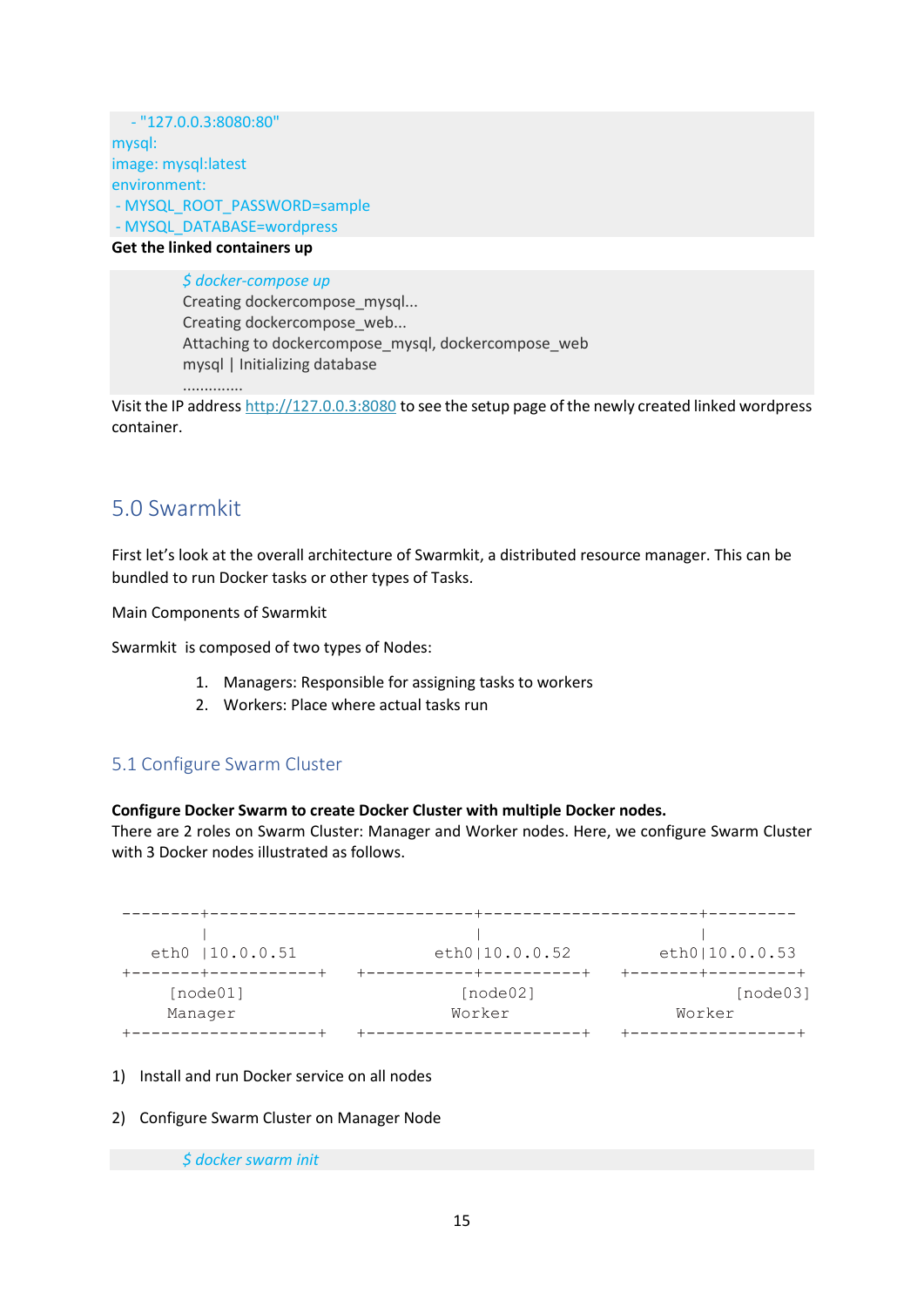3) Join in Swarm Cluster on all Worker Nodes

*\$ docker swarm join \ --token <#########################################> 10.0.0.51:2377* 

4) Verify that worker nodes successfully joined cluster

*\$ docker node ls* 

#### **5)** Next, configure services that the Swarm Cluster provides

Create the same container image on all Nodes for the service first. For example, let's create a Container image which provides http service on all Nodes

*\$ root@node01:~# vi Dockerfile* FROM ubuntu:20.04 RUN apt-get update RUN apt-get -y install apache2 RUN echo "node01" > /var/www/html/index.html

EXPOSE 80 CMD ["/usr/sbin/apachectl", "-D", "FOREGROUND"]

*root@node01:~# docker build -t apache2\_server:latest ./docker node ls* 

6) Configure service on Manager Node

Access the Manager node's Hostname or IP address to verify it works normally. Note that requests to worker nodes are load-balanced with round-robin

Create a service with 2 replicas

*\$ docker service create --name swarm\_cluster --replicas=2 -p 80:80 apache2\_server:latest*

Show service list

*\$ docker service ls*

Inspect the service

*\$ docker service inspect swarm\_cluster --pretty* 

Show service state

*\$ docker service ps swarm\_cluster*

Verify it works normally

*\$ curl [http://node01](http://node01/)*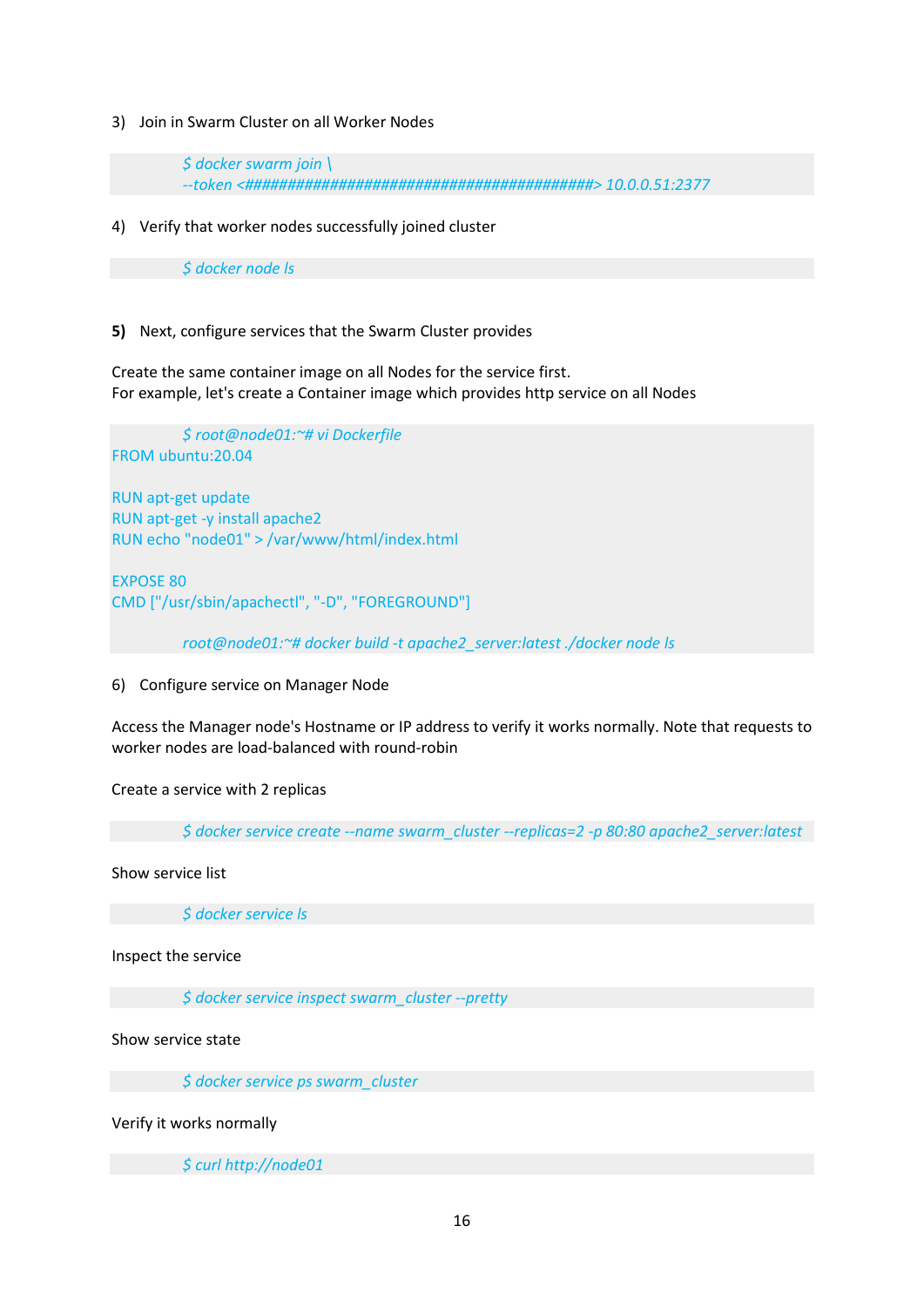*\$ curl [http://node01](http://node01/) \$ curl [http://node01](http://node01/)*

7) If you'd like to change the number of replicas, configure as follows**.**

*\$ docker service scale swarm\_cluster=3*

# <span id="page-16-0"></span>6.0 Jupyter notebook on Docker

Machine Learning and Data Analytics are becoming quite popular for main stream data processing

# <span id="page-16-1"></span>6.1 Numpy

In this section we learn how to run numpy programs on Jupyter which is served from inside a docker container.

#### **Setup Docker**

Let's assume you have the latest version of docker running on your computer.

#### **Download Run Docker Jupyter Image**

Run the jupyter/scipy-notebook in the detached mode. Please note the container port 8888 is mapped to host port of 8888.

*docker run -d -p 8888:8888 jupyter/scipy-notebook* You can inspect the container running and get the container id

*docker ps -a*

## **Get the Security token**

Since the jupyter notebooks from this image have a security token associated, execute the following command to get the token

*docker exec <CONTAINER ID> jupyter notebook list*

Output of the command above will give the URL with security token

#### **Access Jupyter Notebook**

Direct the Host browser at the URL generated

# <span id="page-16-2"></span>6.2 Tensorflow

In this section we learn how to run Tensorflow programs on Jupyter which is served from inside a docker container.

#### **Setup Docker**

We assume you have the latest version of docker running on your computer.